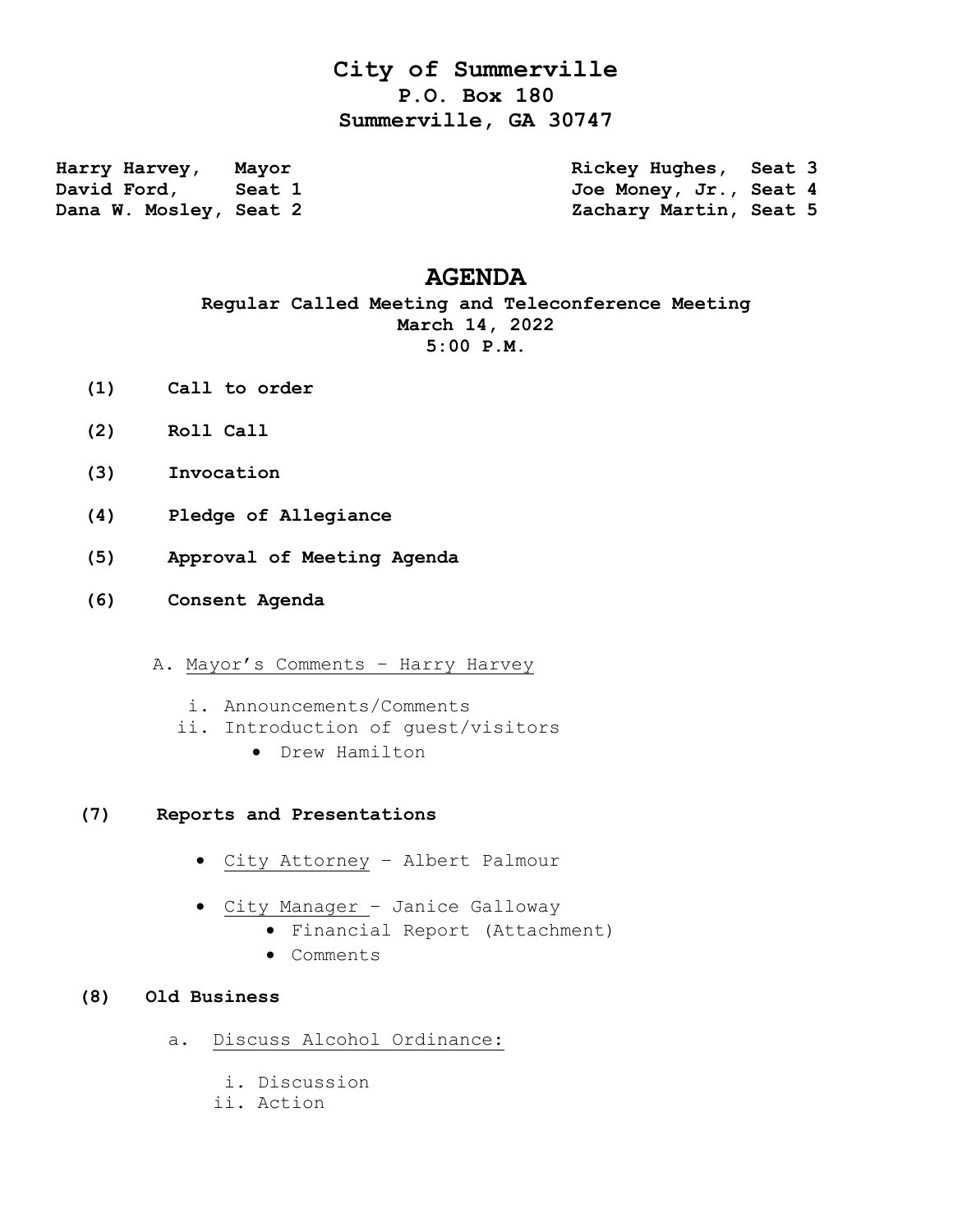- b. Discuss a Utility Aid Request from GDOT for relocation of water & gas lines on Hwy 48 due to bridge widening. The city would be responsible for \$342,727.00, which is 70% of the cost, and GDOT paying the remaining 30% of \$146,883.00(see attachment):
	- i. Discussion
	- ii. Action

## **(9) New Business**

a. Approve minutes:

i. Discussion ii. Action

- b. Presentation from the Downtown Development Authority (DDA):
	- i. Discussion ii. Action
- c. Approve Rachel Groce to hold an outdoor runway show on E. Washington St on Friday, May 6, 2022, to benefit the Diane Marie Jones Memorial Scholarship Fund (see attachment):
	- i. Discussion
	- ii. Action
- d. Consider approving a sign request from Todd Kingsolver for a new sign at Jefferson's located at 10096 Commerce St (see attachment):
	- i. Discussion ii. Action
- e. First reading of the FY 2021-2022 Mid-Year Budget Ordinance (see attachment):

 i. Discussion ii. Action

- f. Consider approving a request to reduce the front set back from 30 ft to 15 ft and the rear set back from 20 ft to 5ft at 122 Church St for Mr. Avery parcel# 00S1200000017 (see attachment).
	- i. Discussion
	- ii. Action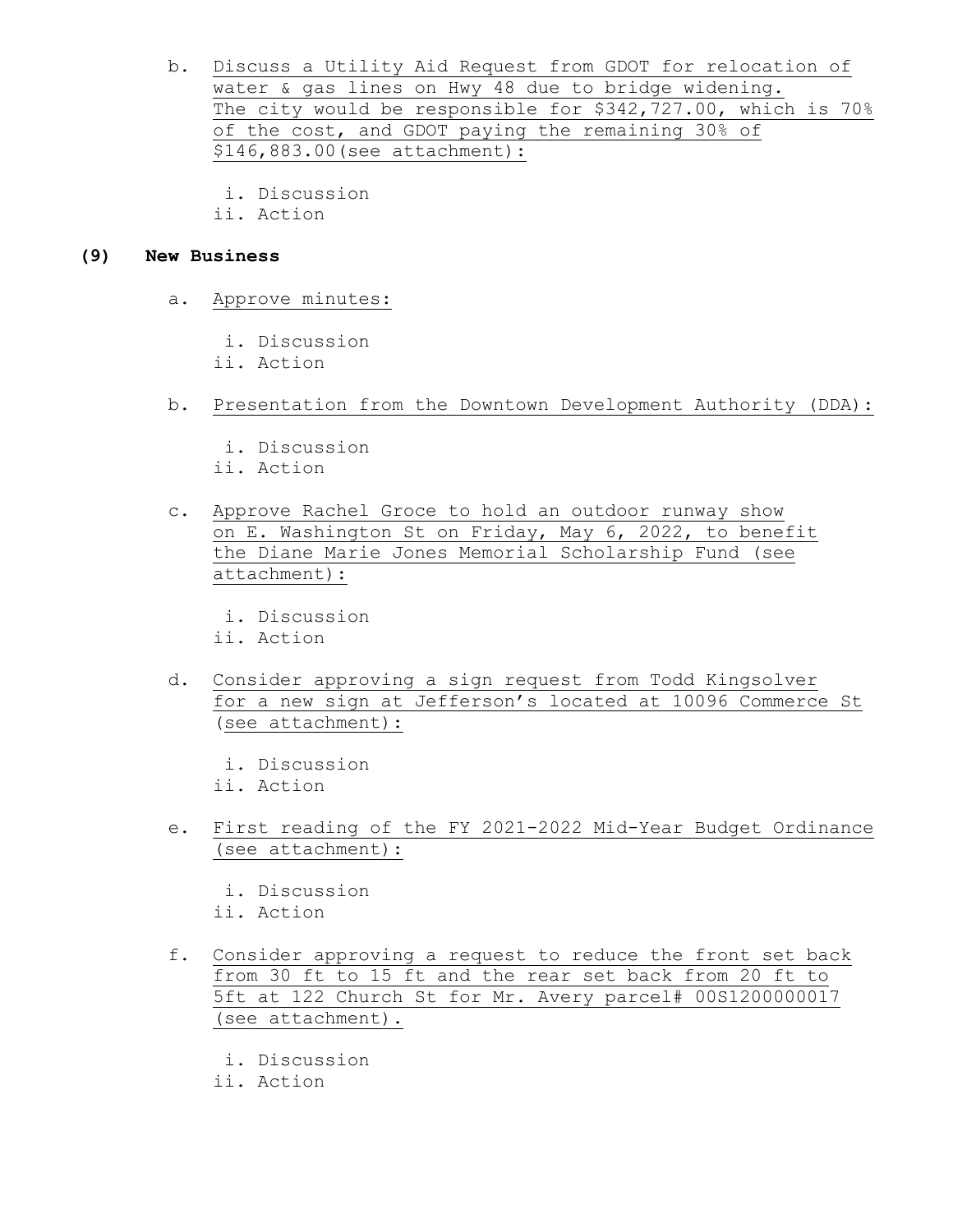- g. Approve Terry Tinney as the 2022 voting delegate on the Municipal Gas Authority of Georgia's Election Committee and Butch Cordle as an alternate (see attachment):
	- i. Discussion
	- ii. Action
- h. Approve payment of \$6,200 to Power Plus Electrical for breaker panel change out and pull new wire at the wastewater treatment plant maintenance shop (see attachment):
	- i. Discussion
	- ii. Action
- i. Approve payment of \$25,637.89 to Energy Systems Southeast for repair to the wastewater treatment plant generator (see attachment):
	- i. Discussion
	- ii. Action
- j. Consider approving the closure of two existing at-grade railway crossings for the Summerville Bypass. Staff recommends closing S. Penn St and Jones St (see attachment):
	- i. Discussion
	- ii. Action
- k. Approve Mayor and Council as the Appeals Board for Code Enforcement Appeals:
	- i. Discussion ii. Action
- l. Discuss and set a date for the Annual Fourth of July Celebration:
	- i. Discussion ii. Action
- m. Discuss establishing a downtown entertainment district:
	- i. Discussion ii. Action
- n. Discuss modifying the city's retirement plan from 30 years of service to 25 years of service at age 50:
	- i. Discussion